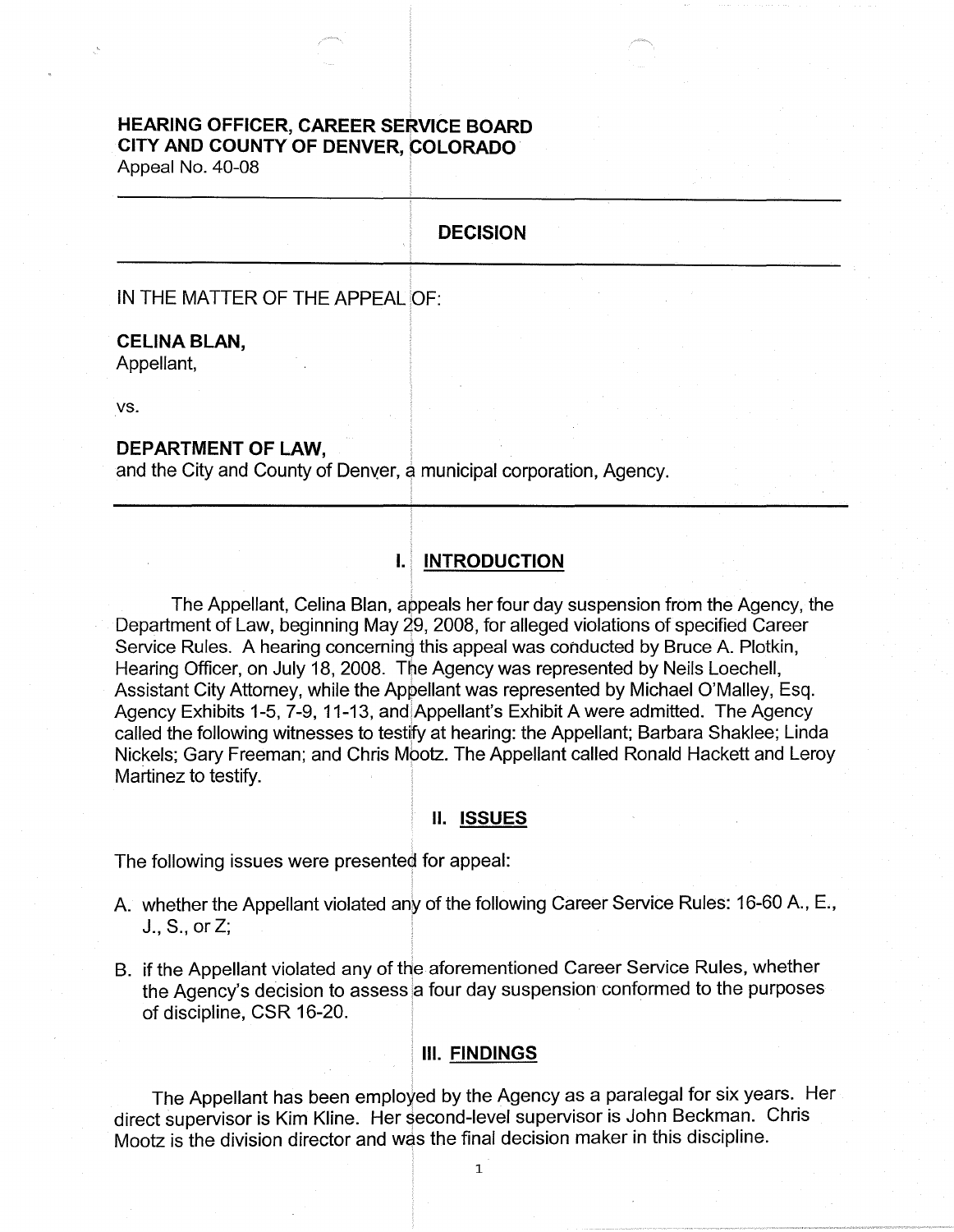Paralegals consistently have large amounts of work to accomplish to prepare documents, appear in court, and respond to various attorneys' requests. There is little down time, so that any frolic would result in a significant loss of productivity. On Monday, March 10, 2008, the Appellant emailed her supervisor, Kimberly Kline, at 8: 16 a.m. stating she "need[ed] to go to court to copy a motion from court file." [Exhibit 4-1]. At 12:09 p.m., about four hours later, the Appellant emailed Kline "I just got back, I also had to get my badge fixed." Id.

Two days later, Kline asked the Appellant about the necessity of going to court to obtain a file copy and why it took four hours to do so. Id. The Appellant's second-level supervisor, John Beckman, also wanted to know what it was about the Appellant's badge that requiring fixing and why it took one and one half hours. [Exhibit 4-2 through 4-4].

The Appellant replied by return email, explaining she went to the courthouse to obtain a date-stamped copy of a document she had filed the previous Friday without having obtained a date-stamped copy at the time. No supervising attorney asked the Appellant to obtain a date-stamped copy, and it was not important to do so. The Appellant was not otherwise scheduled to be in court on March 10, although she was scheduled to be in court the next day and could have obtained the file copy then. In addition, a co-worker paralegal was in court on March 10. The Appellant could have contacted her co-worker to obtain a date-stamped copy.

Regarding the Appellant's badge, the Appellant, as all employees at 1200 Federal Boulevard, must access sensitive areas by swiping a badge. The old badge-reading system failed. The new system reqwired employees to go to a temporarily-designated "badge office" within the building to have their badges enabled to be read by the new system. There is a computerized record of every action taken regarding each badge. The record showed there was no action taken regarding the Appellant's badge on March 10, 2008, during the time the Appellant claimed she had her badge "fixed." There were no substantial delays in processing badges during the times the Appellant stated she had her badge "fixed." It takes less than two minutes to enable a badge. The Appellant had her badge enabled the following day, March 11, 2008.

When the Appellant responded inadequately to her supervisors, the Agency served the Appellant with a letter in contemplation of discipline on April 16, 2008. A predisciplinary meeting was held on April 25, 2008. The Appellant was advised she could have a representative, but chose to attend alone. On May 7, 2008, the Agency served its notice of suspension to the Appellant. This appeal followed on May 22, 2008.

The Agency originally claimed the Appellant was unproductive for four hours. During a pre-hearing conference, the Agency acknowledged the Appellant was entitled to take a one half hour lunch break during the time in question. What remains is a three and one half hour period for which the Agency claims the Appellant was not engaged in productive work and about which she was dishonest.

2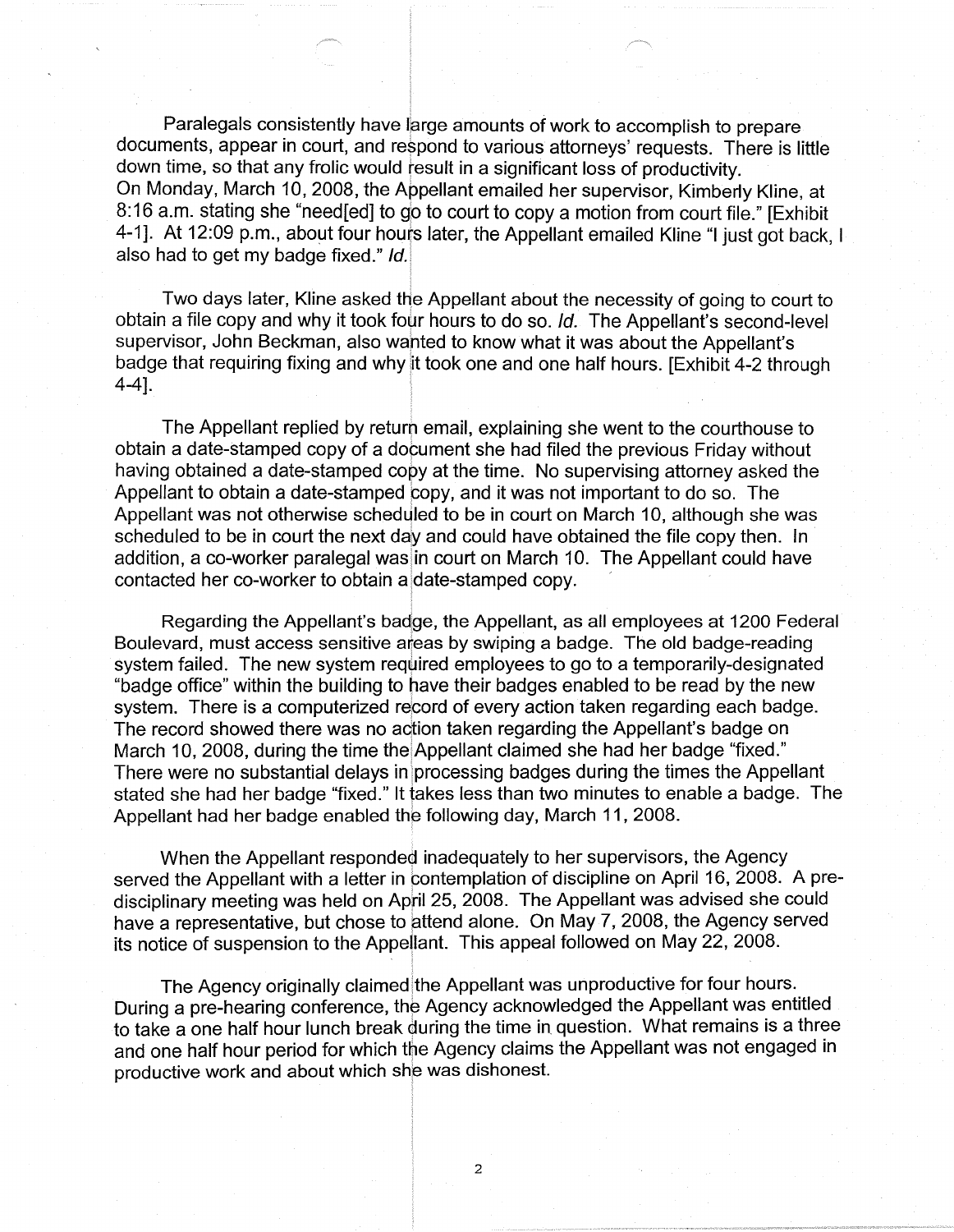# **IV. ANALYSIS**

#### **A. Jurisdiction and Review**

Jurisdiction is proper under CSR §19-10 A. 1. b., as a direct appeal of a suspension. I am required to conduct a de novo review, meaning to consider all the evidence as though no previous action had been taken. Turner v. Rossmiller, 532 P.2d 751 (Colo. App. 1975).

#### **B. Burden and Standard of Proof**

The Agency retains the burden of persuasion, throughout the case, to prove the Appellant violated one or more cited sections of the Career Service Rules, and to prove its decision to suspend the Appellant for four days complied with CSR 16-20. The Agency must prove its claims by a preponderance of the evidence.

### **C. Career Service Rule Violations**

# **1. CSR 16-60 A. Neglect of duty.**

To sustain a violation under CSR 16-60 A, the agency needs to establish each of the following by a preponderance of the evidence: 1) the Appellant had an important work duty; 2) the Appellant was heedless or unmindful of that duty; 3) no external cause prevented the Appellant's performance of that duty; 4) the Appellant's failure to execute her duty resulted in significant potential or actual harm. In re Martinez, CSA 30-06, 4-5 (Order 10/3/06). See also In re Simpleman, CSA 31-06 (Order 10/20/06).

#### a. Important work duty.

The Appellant testified she was so busy with work assignments that she did not have time to respond to her supervisors' demands for an explanation of how she spent three and one half unsubstantiated hours on March 10, 2008. [Appellant testimony]. She did not dispute that she has many daily tasks to accomplish, and therefore has a duty to work productively during her shift.

#### b. Heedless and unmindful.

The Appellant agreed she left her work location for almost four hours on March 10, 2008. The Agency claims the Appellant was not engaged in any useful work during that time. The Appellant replied it took about one hour and 45 minutes to travel to the courthouse, wait in line, obtain a date-stamped file copy and return to 1200 Federal Blvd. There was much disputed testimony about the amount of time it takes to travel to and from the Denver County Courthouse, but the Agency was unable to dispute the amount of time it should have taken on March 10 to wait in line and obtain a file copy. I find the Agency failed to establish this claim by a preponderance of the evidence, without which the Appellant was not heedless or unmindful of the time she was absent to obtain a file copy.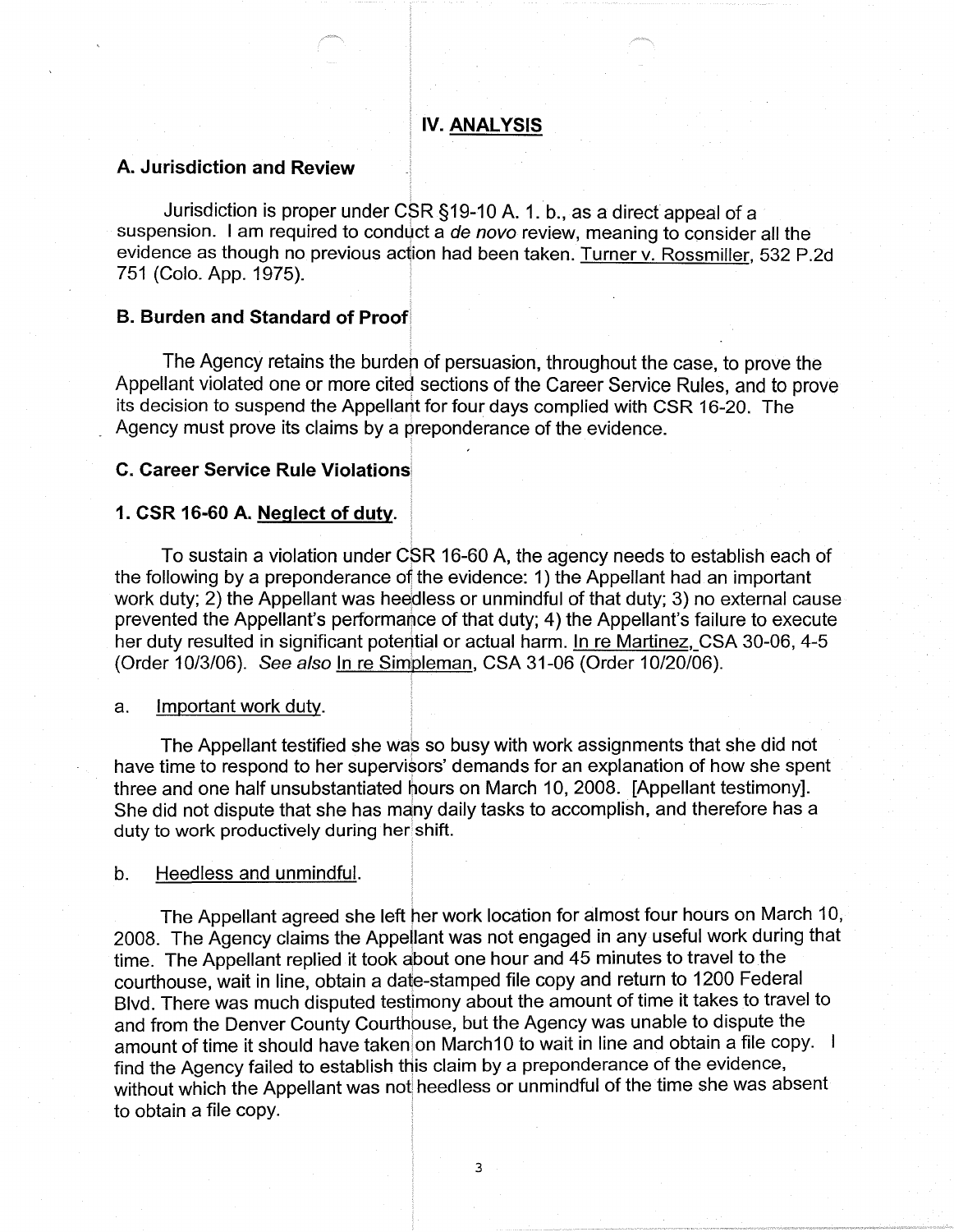However, the Appellant was unable to justify the necessity of her trip to the courthouse to begin with. When asked why she simply didn't wait until the next day to obtain the file copy, when she was already scheduled to be in court, she answered, non-responsively, that it was her fault for not obtaining a copy when she filed the document the previous Friday. When asked why she didn't simply call her co-worker, who was already in court on March 10, to obtain a copy for her, the Appellant replied she doesn't like to bother other paralegals when they are scheduled to be in court. [Appellant testimony]. However, the Appellant did not satisfactorily explain why the coworker could not have obtained a copy during a break. She also testified she felt compelled not to wait to obtain the file copy until the next day because she does not trust the court not to lose documents. Both explanations were new on the date of hearing, [Appellant cross-exam], neither explanation was convincing, and the new explanations suggest a late attempt to find a justifiable reason for the Appellant's absence. I find it more likely, by a preponderance of the evidence, that the Appellant's alleged trip to the courthouse on March 10, 2008 was not made of work necessity, that she had other work which went unattended and therefore her courthouse expedition on March 10, 2008 was heedless and unmindful of her work duties.

In addition, the Appellant claimed, upon her return to 1200 Federal Blvd., that it took one and one half hours to have her badge "fixed." The Agency did not dispute that during the period surrounding and including March 10, all employees were required to go to the badge office in order to have their badges enabled to be read by the new security system. Gary Freeman, security supervisor at DHS testified convincingly, and in great detail, about the time it tooki to enable employee badges on March 10, 2008. The computer which handles security functions would have read any activity concerning the Appellant's badge on March 10 and there was none.

The Appellant replied at hearing that she tried to but did not have her badge enabled on March 10 because she had to wait so long for security. Freeman researched the activity of the only other two security guards besides him, who were involved in badge enabling and found no substantial gaps in their activity on March 10. Moreover, his unrebutted testimony proves there was little or no wait for badge enabling on March 10 at the time the Appellant claims she encountered delays. The Appellant's subsequent explanation, that she only tried to, but did not have her badge "fixed" on March 10, flies in the face of any reasonable reading of her multiple earlier contentions that she had her badge "fixed" on March 10. [Exhibits 4-1, 4-3, 4-4]. The more objective evidence shows the Appellant's explanation is not credible by a preponderance of the evidence. Consequently the one and one half hours on March 10 that the Appellant allegedly took care of her security badge was heedless and unmindful of her work duties that day.

#### c. No external cause.

The Appellant stated she was delayed arriving at court on March 10 due to traffic, and delayed again at court due to a long line at the clerk's office. Since the Appellant's trip was not justified to begin with, then this claim did not prevent the Appellant's performance of her duties on March 10.

4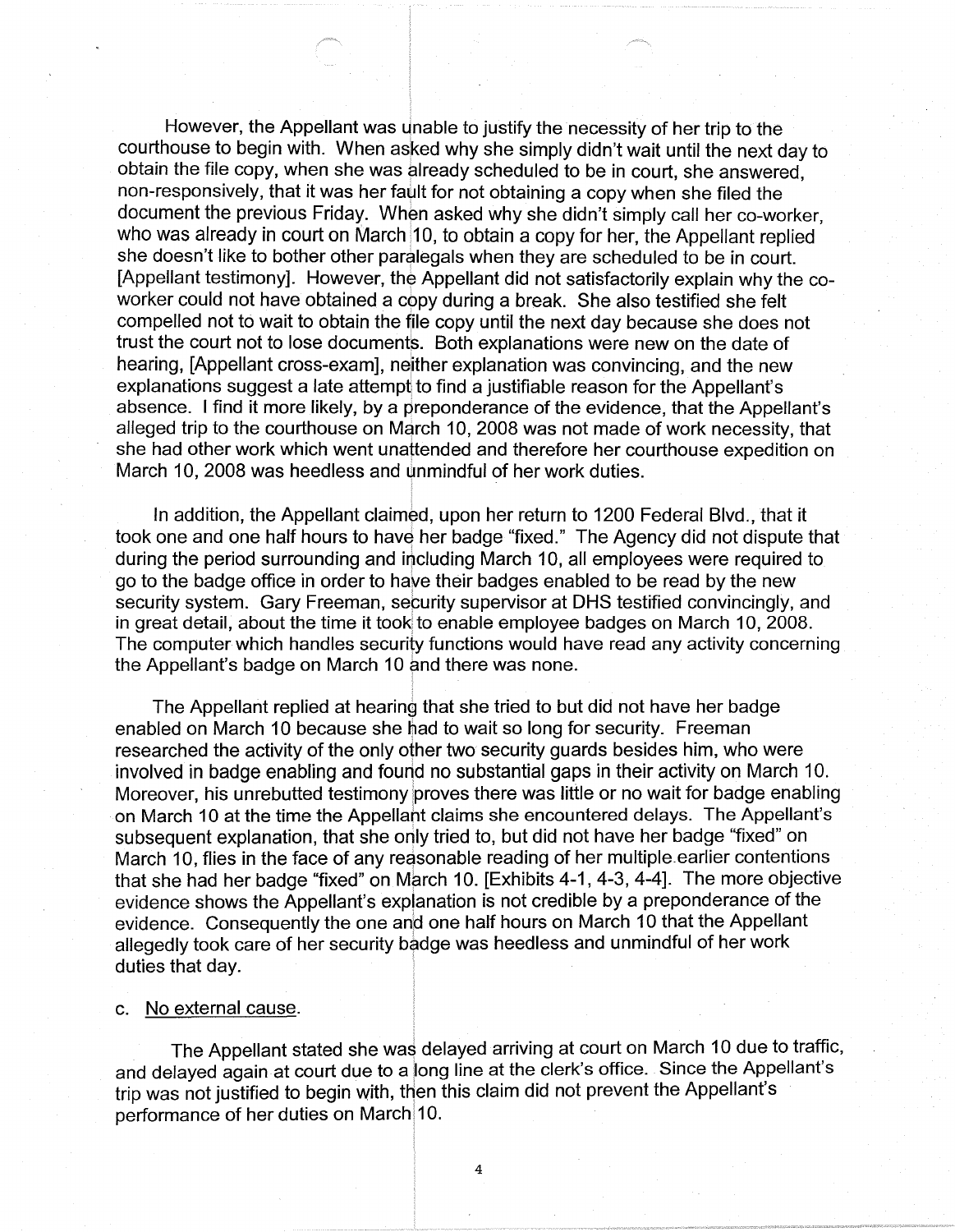The Appellant also testified she was delayed in obtaining her badge "fixed" on March 10 due to the time it took for a member of the security detail to have another officer contact her. I have already found the Appellant did not have her badge "fixed" on March 10, therefore this claim did not prevent the Appellant's performance of her duties on March 10.

# d. Significant potential or actual harm.

The Appellant acknowledged she has many important functions to accomplish and deadlines to meet on a daily basis. This acknowledgment, together with my findings, above, that she failed to establish a work-related reason for her three and one half hour break on March 10, establish this element by a preponderance of the evidence. The Agency proved the Appellant violated CSR 16-60 A. by a preponderance of the evidence.

# **2. CSR 16-60 B. Carelessness in performance of duties and responsibilities.**

While CSR 16-60 A) and CSR 16-60 B), share similar elements of proof, they are distinguished in that, under 16-60 B, it is the Appellant's acts (performance), rather than her omissions (neglect), which are reviewed. See In re Simpleman, CSA 31-06, 4-5 (10/20/06). Thus, a violation under this rule occurs for performing poorly, rather than neglecting to perform, an important duty. Since the Agency proved the Appellant neglected her work for three and one half hours on March 10, then I find this claim inapplicable. Even if it could be said the Appellant's obtaining a file copy on March 10 was the performance of a duty, for reasons stated above, this was a superfluous task, and consequently was a careless use of her time on March 10, by a preponderance of the evidence.

# **3. CSR 16-60 E. Any act of dishonesty, which may include, but is not limited to ...**  Lying to superiors... with respect to official duties, including work duties....

The Agency disciplined the Appellant under this rule for her dishonesty about the amount of time it took to make a rouhd trip to the courthouse and for her dishonesty about taking one and one half hours to have her badge "fixed" on March 10, 2008. I have already found the Agency failed to prove the first claim by a preponderance of the evidence. The Agency established the second claim, however. For reasons stated above, namely that the Appellant's explanation of having her badge "fixed" on March 10 was not credible, this violation is proven by a preponderance of the evidence.

# **4. CSR 16-60 J. Failing to comply with the lawful orders of an authorized supervisor or failing to do assigned work which the employee is capable of performing.**

On March 10, 2008, during the time the Appellant went to the courthouse and for an additional one and one half hours immediately afterward, the Appellant failed to do assigned work of which she was capable. Consequently this violation is proven by a preponderance of the evidence.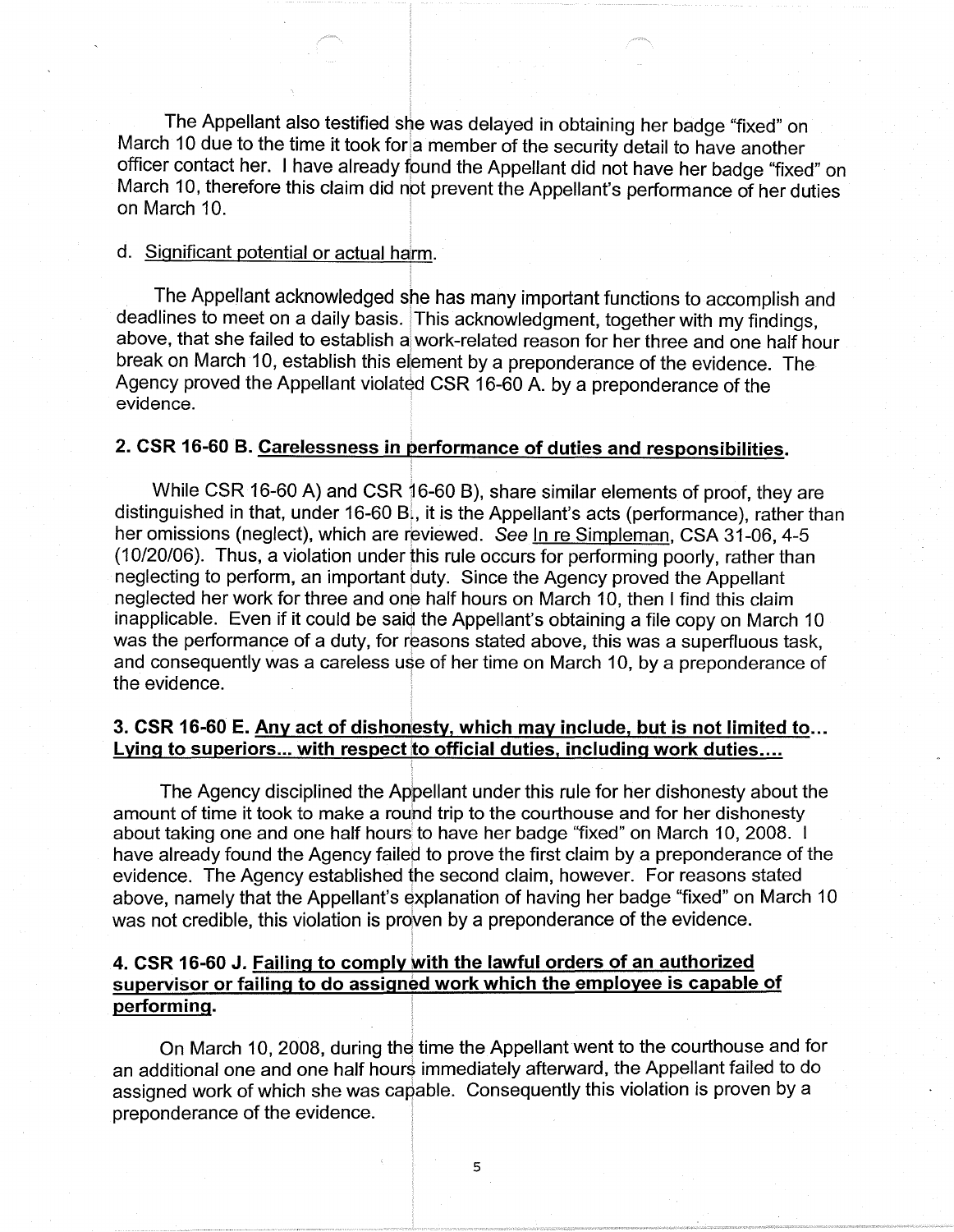#### **5. CSR 16-60 S. Unauthorized absence from work.**

It is already established that the Appellant's trip to the courthouse on March 10. 2008 was not necessary; however, given that the Appellant is allowed to work with a high degree of independence in her duties, the Agency did not establish that she was required to obtain permission before departing for the courthouse, even though, at best, that expedition was a waste of time. Therefore the Agency did not prove, by a preponderance of the evidence, that the Appellant's trip to the courthouse on March 10, 2008 was unauthorized.

The Appellant was dishonest about spending one and one half hours to have her badge "fixed" on March 10, 2008. Thus, even though the Appellant may have been at her work location, 1200 Federal Blvd, her unjustified explanation of a one and one half hour absence from her work duties constitutes an unauthorized absence from work in violation of CSR 16-60 S.

# **6. CSR 16-60 Z. Conduct prejudicial to the good order and effectiveness of the department or agency, or conduct that brings disrepute on or compromises the integrity of the City.**

To sustain this violation, the agency must prove the Appellant's conduct hindered the agency mission, or negatively affected the structure or means by which the agency achieves its mission. In re Simpleman, CSA 31-06, 10 (10/20/06). The Agency's proof was Mootz' concern about the following: unauthorized absences are noticed by coworkers; morale may be affected; lying about how an employee spends her work time may subject the Agency to media scrutiny. None of these explanations establishes what Agency mission, or means to that mission, was negatively affected by the Appellant's conduct. This violation was not proven by a preponderance of the evidence.

#### **V. DEGREE OF DISCIPLINE**

The purpose of discipline is to correct inappropriate behavior if possible. Appointing authorities are directed by CSR 16-20 to consider the severity of the offense, an employee's past record, and the penalty most likely to achieve compliance with the rules. CSR § 16-20.

### A. Severity of the offense.

Mootz testified, and the Appellant did not dispute, that honesty is essential to the integrity of Office of the City Attorney. Attorneys must be able to count on the word of their subordinate paralegals so that even small infractions may carry substantial penalties. The Appellant's dishonesty was a substantial violation.

#### 8. Past record.

The Appellant received a verbal reprimand in January 2008 for violations including failing to accomplish assigned work by failing to be where her schedule required. That violation was based, in part, upon her leaving the court house earlier than scheduled,